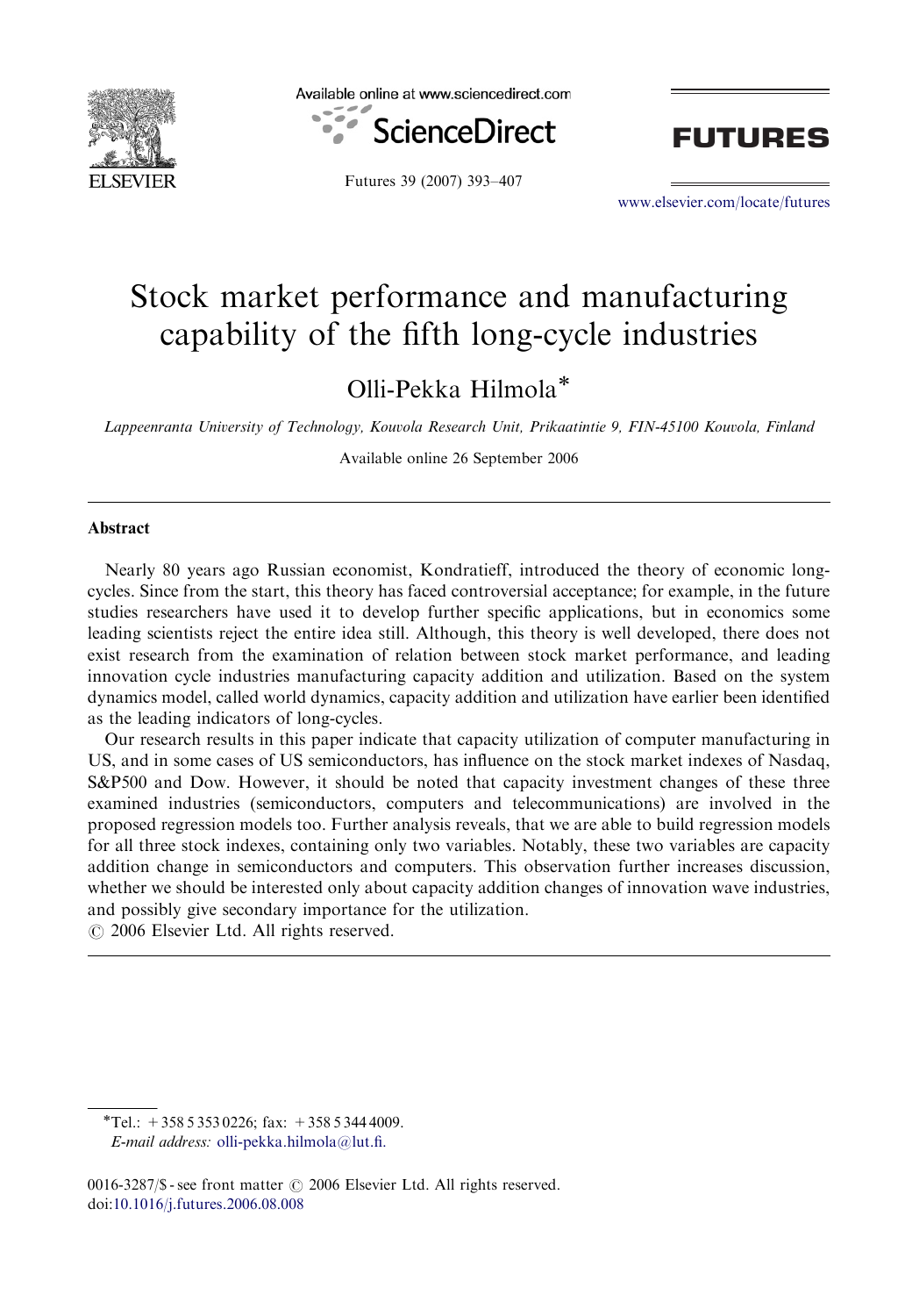## 1. Introduction

We are currently living from the fruits of the fifth innovation wave, which gave the needed technological base for the fifth economic long-cycle; as logic was originally proposed by Russian economist Kondratieff. Despite of the significant amount of criticism towards Kondratieff's work in his home country at the time as being reported by Garvy [\[1\]](#page--1-0), and especially some technical flaws (e.g. wage index deflated by wholesale prices makes the entire long-cycle to disappear), this theory has received considerable attention in the scientific research. For example, Futures journal devoted whole issue in the early 1980s for this issue alone.

Research has faced difficulties to identify the fifth innovation wave ''leading industries'', and especially its starting year (or the end of fourth cycle). Explanation for this lack of direction could be explained by the foundation of Kondratieff's [\[2\]](#page--1-0) long cycle theory. In his seminal article, the most important data series to verify this new theoretical construction was price development of France, UK and US, starting from the time of industrial revolution. Kondratieff further argued that long-cycles are only a by-product of industrial capitalistic system. However, Goldstein [\[3, pp. 195–210\]](#page--1-0) has shown that long wave type of behavior has been around since the early days of price index recording; his data starting from 16th and 17th century strongly supports K-wave theory. However, if the situation is compared to the development occurred after the birth of the fourth long wave, we could identify that in all of the developed countries price indexes have increased considerably. For example, in year 1945 consumer price index of US was approx. 50, and at the moment the very same index has reached level of 580. Therefore, cycles seem to have diminished; Ayres [\[4\]](#page--1-0) shares the same opinion that in recent decades the effects of long-cycles have severely weakened.

However, economists have found that the use of price changes is now repeating the wellfounded long-cycle pattern [\[5,6\]](#page--1-0). So, in one sense long-cycles are history (as compared to ordinary life), but in other way around, they are pretty useful in economic research and model building purposes.

In the first appeared article Kondratieff [\[7\]](#page--1-0) argued that economics is more like a dynamic model, changing with respect of time, and cycle theories follow pattern *prosperity—crisis* depression. One year after Kondratieff [\[2\]](#page--1-0) introduced long wave theory in more detailed manner, and identified prosperity part takes approx. 24–25 years, while decline showed more variation, and it was impossible for him to give exact number for the wave length, since the first long wave lasted for 60 years, and the second one for 47 years. Ayres [\[5,6\]](#page--1-0) presented comprehensive analysis concerning this length issue, but still the same uncertainty exist. However, it could be generalized that long-cycles have 25 years upswing, and similar length of downward movement. Devezas and Corredine [\[8\]](#page--1-0) represent impressive analysis of biological systems (e.g. development of human from newborn, ancient civilizations, economics, solar system), and argue that long-cycle length to be around 54 years. Earlier Marchetti [\[9\]](#page--1-0) has shown that even infrastructures follow the same cycle length. Other contemporary research works in the field has not found any opposite directions to cycle duration [\(e.g. \[10,11\]\).](#page--1-0)

As uncertainties exist in both of these cycle phases, total length shows higher variation. Thus, on possible solution and explanation for long wave length was provided in Dator's [\[12\]](#page--1-0) research; ''Historical Societal Generation'' has been estimated to have duration of 39.2 years ( $\pm$ 4.2 years). Researchers in social science have strong belief that this is the driving force of evolution, including also economics ([Table 1](#page--1-0)).